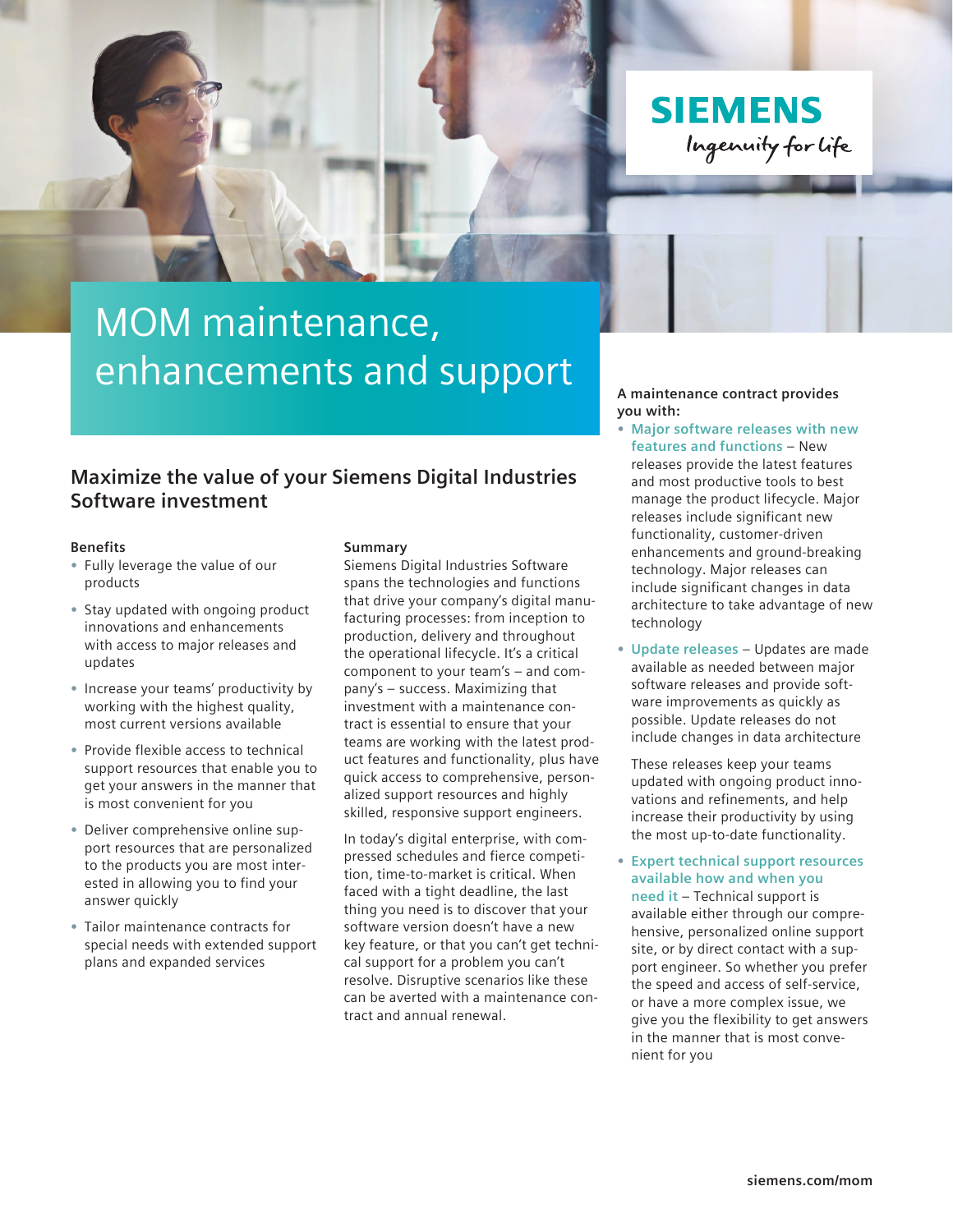## MOM maintenance, enhancements and support



**Our online support** site offers anytime, anywhere access so you can find your answer quickly. Whether you need to search the knowledge-base, troubleshoot technical issues, download software and licenses, access documentation, or manage your support cases – our support site provides a personalized and customized experience with instant accessibility.

**Phone-based support** is also available. Our global network of highly skilled support engineers possess detailed knowledge of our products built over years of experience and industry practice. This expertise enables them to quickly understand, investigate, and resolve your questions.

**• Regular technical communications** to notify you about the latest knowledge-base articles and product announcements tailored to your products or topics of interest. We offer several email communications to help keep you informed about the latest

technical content and special opportunities focused on the products you use. It's another way to keep you up-to-date and productive

- **• Support forums** are available where you can ask, learn, share and connect with thousands of other users from around the world. These popular forums provide another way to expand your product and industry knowledge by getting first hand insight from highly experienced users and our technical staff. Plus, it gives you an opportunity to share your expertise with others
- **• Submit product enhancement ideas**  that can be voted on by other customers and reviewed by our technical staff to help ensure our products continue to meet your needs. We actively encourage our customers to submit product enhancement ideas many of which become important additions to new releases and enhancements

#### **Additional support options and services**

Our maintenance contract offers comprehensive features to keep your teams at their most productive. But in some cases, additional support is needed (special restrictions apply).

For these situations, our maintenance contracts can be extended with special support plans and optional expanded services. These options can be purchased together or separately, allowing flexibility in delivering resources and services to meet your unique requirements.

- **• Support plans** For increased efficiencies and a more productive work environment, our Silver and Gold plans offer extended support hours, increased response commitments and other features that can be tailored to your needs
- **• Premium Support Services** These expanded services deliver a personalized and focused approach. A resource to orchestrate and coordinate complex support management activities across your organization or a technical specialist with in-depth knowledge of your products and environment to address and resolve technical issues can enhance your support plan